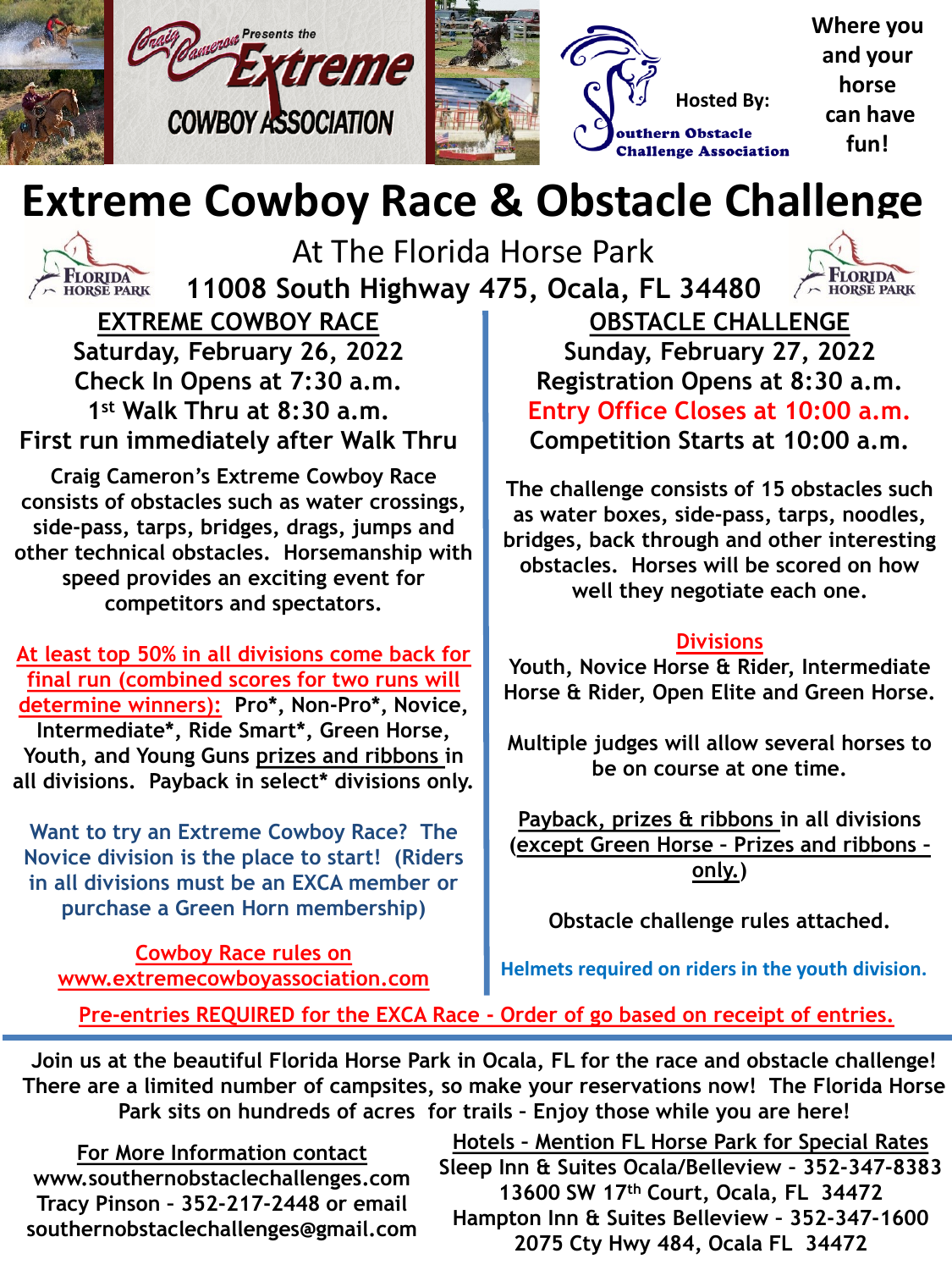# **SOCA Extreme Cowboy Race & Obstacle Challenge Entry Form**

| February 26 - 27, 2022 |  |  |  |
|------------------------|--|--|--|
|------------------------|--|--|--|

| <b>EXTREME COWBOY RACE ENTRY FEES (All competitors must be EXCA members):</b>                                                                                         |                                                                             |                                                            |                                           |  |  |  |
|-----------------------------------------------------------------------------------------------------------------------------------------------------------------------|-----------------------------------------------------------------------------|------------------------------------------------------------|-------------------------------------------|--|--|--|
|                                                                                                                                                                       | Division SOCA Member SOCA Non-Member                                        |                                                            |                                           |  |  |  |
| <b>Young Guns</b>                                                                                                                                                     | \$40.00                                                                     | \$50.00                                                    | $\frac{1}{2}$                             |  |  |  |
| Youth                                                                                                                                                                 | \$40.00                                                                     | \$50.00                                                    | $\mathsf{\dot{S}}$                        |  |  |  |
| <b>Novice</b>                                                                                                                                                         | \$40.00                                                                     | \$50.00                                                    | $\mathsf{\dot{S}}$                        |  |  |  |
| <b>Green Horse</b>                                                                                                                                                    | \$40.00                                                                     | \$50.00                                                    | $\mathsf{\dot{S}}$ $\qquad \qquad \qquad$ |  |  |  |
| Intermediate                                                                                                                                                          | \$60.00                                                                     | \$70.00                                                    | $\frac{1}{2}$                             |  |  |  |
| <b>Ride Smart</b>                                                                                                                                                     | \$60.00                                                                     | \$70.00                                                    | $\sim$                                    |  |  |  |
| <b>Non-Pro</b>                                                                                                                                                        | \$75.00                                                                     | \$85.00                                                    | $\sim$ $\sim$                             |  |  |  |
| <b>Pro</b>                                                                                                                                                            | \$75.00                                                                     | \$85.00                                                    | $\sim$ $\sim$                             |  |  |  |
| EXCA Membership # ______________ OR Greenhorn Membership \$35.00                                                                                                      |                                                                             |                                                            | $\sim$ $\sim$                             |  |  |  |
| <b>OBSTACLE CHALLENGE ENTRY FEES:</b>                                                                                                                                 |                                                                             |                                                            |                                           |  |  |  |
| Circle one:<br>division:                                                                                                                                              | <b>Novice Horse &amp; Rider</b><br>Youth                                    | <b>Intermediate Horse &amp; Rider</b><br><b>Open Elite</b> | <b>Green Horse</b>                        |  |  |  |
| <b>Entry Fee:</b>                                                                                                                                                     | \$45 SOCA Members                                                           | \$55 Non-SOCA Members                                      | $\sim$ $\sim$                             |  |  |  |
| Grounds Fees (if horse is not stalled):<br>\$5.00 per horse                                                                                                           |                                                                             |                                                            |                                           |  |  |  |
| <b>SOCA Membership (optional)</b><br>Individual (\$10)                                                                                                                |                                                                             |                                                            |                                           |  |  |  |
| <b>Camping/Stall</b> Arrival & Departure dates: 1.1 to 1.1                                                                                                            |                                                                             |                                                            |                                           |  |  |  |
| Primitive Campsites @ \$10 each per night # nights ________                                                                                                           | $\begin{array}{c}\n5 \quad \text{---} \\ 5 \quad \text{---} \\ \end{array}$ |                                                            |                                           |  |  |  |
| Electric/Water Campsites @ \$40 each per night (Ltd #) Nights                                                                                                         |                                                                             |                                                            |                                           |  |  |  |
| ________ Stalls @ \$40 per night _____# Nights (Includes stripping upon departure)\$ ________________<br>Shavings @\$8 per bag (or you are welcome to bring your own) |                                                                             |                                                            |                                           |  |  |  |
|                                                                                                                                                                       | $\frac{1}{2}$                                                               |                                                            |                                           |  |  |  |
| For Office Use Only<br>Paid: $\frac{1}{2}$                                                                                                                            |                                                                             |                                                            |                                           |  |  |  |
| Ck Cash                                                                                                                                                               |                                                                             |                                                            |                                           |  |  |  |
| Entry form and nayment should be mailed to: SOCA, PO Boy 1479, Bushnell, EL 33513                                                                                     |                                                                             |                                                            |                                           |  |  |  |

**Entry form and payment should be mailed to: SOCA, PO Box 1479, Bushnell, FL 33513 Or email to [southernobstaclechallenges@gmail.com](mailto:southernobstaclechallenges@gmail.com), fax to 352-444-2511 and pay at the event**

**CURRENT NEGATIVE COGGINS REQUIRED for all equines to be admitted to Florida Horse Park property, no exceptions.**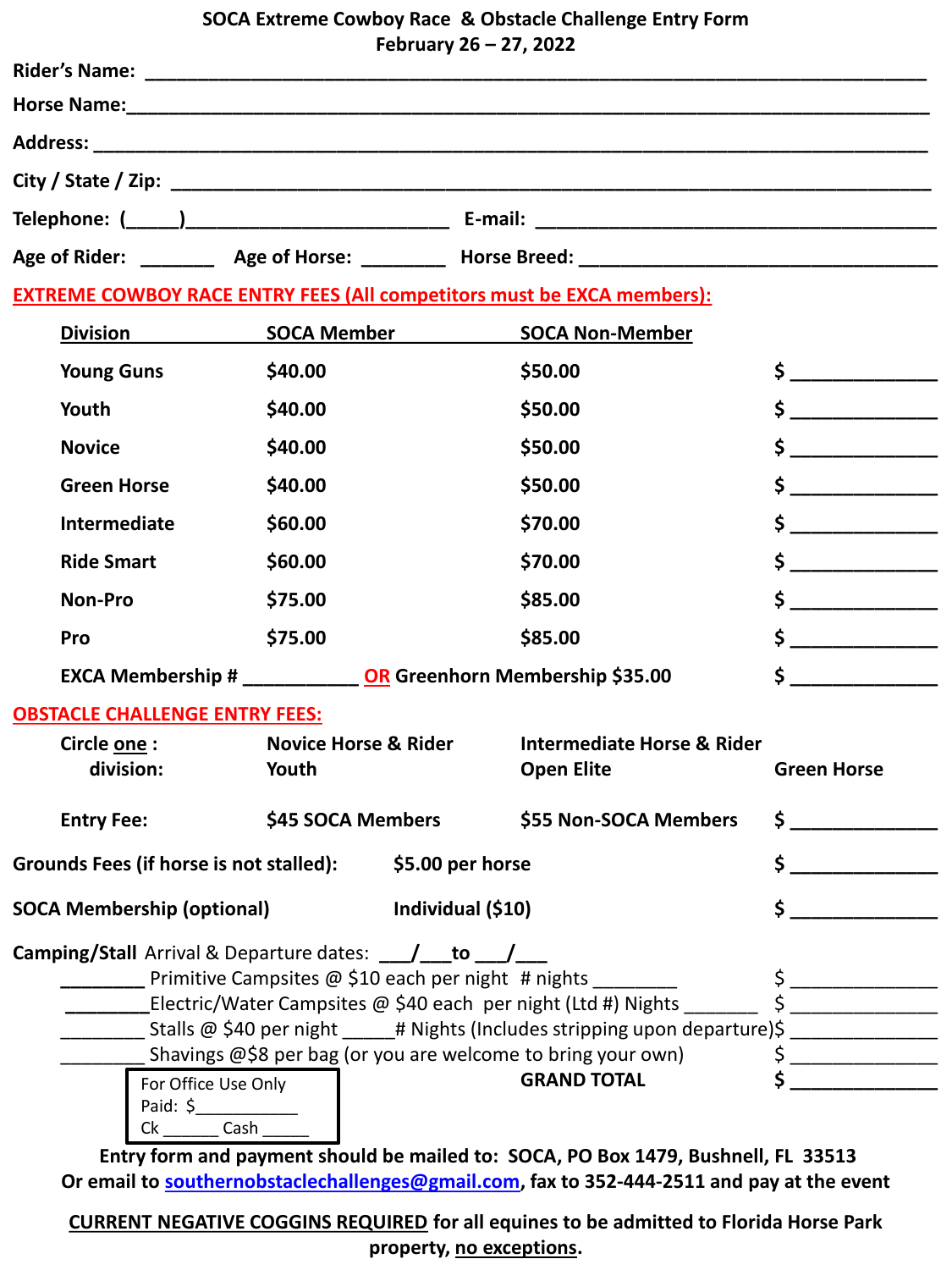#### **Release Form – Obstacle Challenge & EXCA Racers (one must be signed by each participant and mailed with entry)**

I understand horseback riding & related activities are very dangerous & involve the risk of serious injury &/or death, &/or property damage, including injury &/or death to horses, spectators & others. I understand that our horse(s), by being on Florida Horse Park property, may be exposed to harmful bacteria & viruses, & I assume the risk of possible exposure. Attempting obstacles and participating in extreme cowboy races can be dangerous and involve the risk of serious injury or death. Accordingly, I agree any Activity engaged in by me while participating in activities with the Southern Obstacle Challenge Association and the Florida Horse Park will be done at my own risk. Accordingly, I release & agree to hold harmless the Southern Obstacle Challenge Association and the Florida Horse Park, the lessees, their officers & directors & the owner of the property & any & all persons or entities who are guarantors or indemnitors of the above, all agents, employees, & promoters, sponsors, other riders, horse owners, advertisers, sales persons, photographers, volunteers, (hereinafter called "Releasees") for all liability for negligence or otherwise. I assume full responsibility for the risk of bodily injury, illness, death of myself &/or horse(s), & any other property damage due to the negligence of Releasees or otherwise while on premises or engaged in horseback riding related activities, &/or while training, riding, competing, officiating, observing, teaching, working for, or for any purpose related to horseback riding, eventing or participating as a rider or spectator in such activities. I agree not to sue any Releasees & I release & agree to indemnify Releasees from & for all liability for the undersigned, his/her person, representatives, assignees, heirs, & demands therefore on account of injury to the person, or property or death of the undersigned whether caused by negligence of the Releasees or otherwise. I agree that this Release, Waiver & Indemnity Agreement is intended to be as broad & inclusive as is permitted by the law of this state where these activities are conducted, and if any part hereof is held invalid, it is agreed that the balance shall continue in full force & effect.

I have read & voluntarily signed the Release & Waiver of Liability & Indemnity Agreement & further agree that no oral representations, statements or inducements, apart from the foregoing written agreements, have been made nor shall be made except by a written and signed Addendum.

*WARNING: Under Florida law (Statute 773.04), an equine activity sponsor or equine professional is not*  liable for an injury to or the death of, a participant in equine activities resulting from the inherent risks of *equine activities.*

| Signature of Rider (19 or older) | Date | Signature of Parent or Guardian (18 & under) |  |
|----------------------------------|------|----------------------------------------------|--|
| <b>Printed Name of Rider</b>     |      | Printed Name of Parent or Guardian           |  |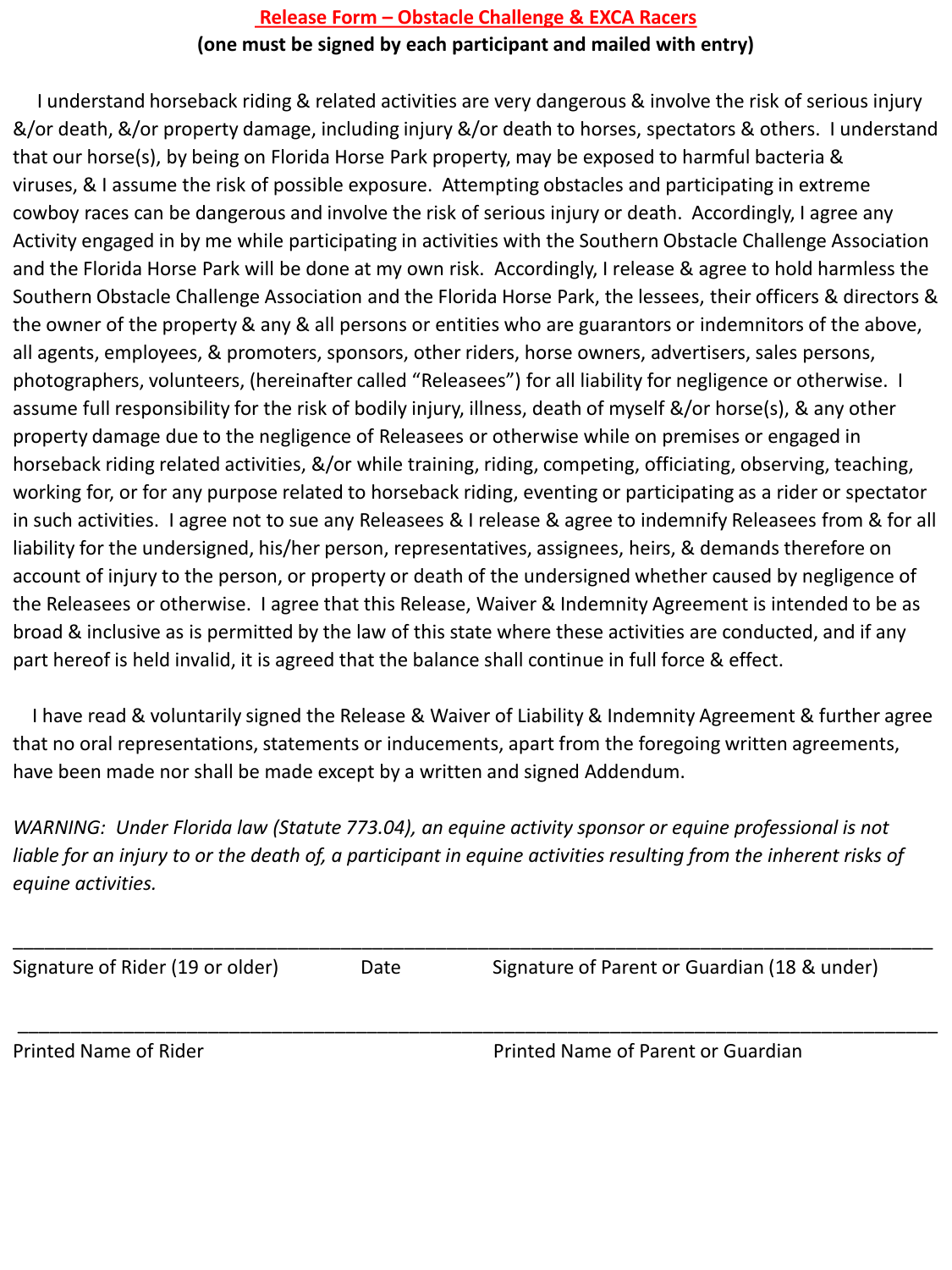# **EXCA RACERS ONLY**

## **RELEASE OF LIABILITY OF THE EXTREME COWBOY ASSOCIATION AND CRAIG CAMERON, ET AL, INDEMNITY AGREEMENT OF OBSERVERS AND PARTICIPANTS, AND, WAIVER OF COMPENSATION FOR VIDEO AND/OR RECORDING AND PHOTOGRAPHY**

I, the undersigned, acting individually and on behalf of all minor children accompanying me, as consideration for the privilege of observing and/or participating in the activities of the **EXTREME COWBOY ASSOCIATION,** including all events on the premises, **DO HEREBY AGREE TO RELEASE AND HOLD HARMLESS EXTREME COWBOY ASSOCIATION, CRAIG CAMERON,**  and their respective owners, officers, agents, sponsors, representatives, employees and volunteers, from liability for negligent and grossly negligent acts or hazardous conditions including the uncontrolled acts of other guests, participants, and livestock. I acknowledge and fully understand there are known and unknown risks, hazards and dangers associated with equine events, natural hazards, and other hazardous activities being conducted on the premises, and **I HEREBY EXPRESSLY ASSUME ALL RISKS AND HEREBY KNOWINGLY RELEASE EXTREME COWBOY ASSOCIATION, CRAIG CAMERON,** and their respective owners, officers, agents, sponsors, representatives, employees and volunteers, from any and all claims of negligence and gross negligence. **I AGREE TO INDEMNIFY AND HOLD HARMLESS EXTREME COWBOY ASSOCIATION, CRAIG CAMERON,** and their respective owners, officers, agents, sponsors, representatives, employees, and volunteers, from any and all claims, demands, causes of action and damages, whether or not caused by their negligence or gross negligence. **I HEREBY EXPRESSLY ASSUME ALL RISK OF HARM** to which I, and those minors accompanying me, may be exposed while observing on the premises and/or participating in Extreme Cowboy Association events.

Finally, I agree to the taking of photographs, videotaping and audio recording of me and those minors under my control; and, to the uncompensated use by the Extreme Cowboy Association and Craig Cameron or their assigns.

|                     |                      | EXECUTED this day of (20, 30, 30), to be effective hereafter. |
|---------------------|----------------------|---------------------------------------------------------------|
| Participant _______ | Observer (check one) |                                                               |
|                     |                      |                                                               |
|                     |                      |                                                               |
|                     |                      |                                                               |
|                     |                      |                                                               |
|                     |                      |                                                               |
| Guardian Signature: |                      |                                                               |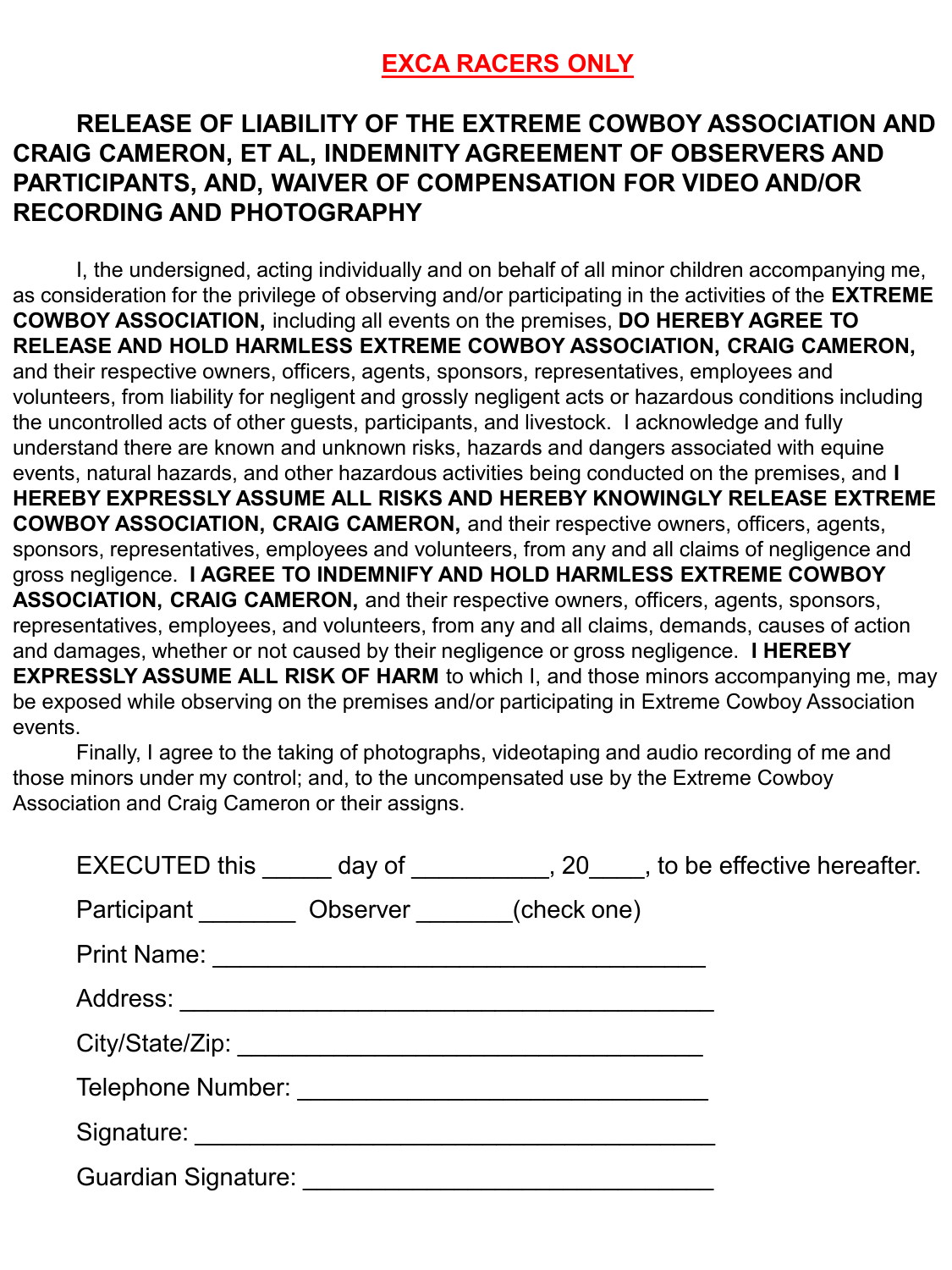### **SOCA Obstacle Challenge - Rules & General Information**

EVERY person attending the Challenge (participant or observer) is responsible for knowing & abiding by these rules.

- SAFETY is first and foremost in this event. Please be careful. If your horse gets upset with any obstacle, it is better to pass than to try to force him to do something that will scare him or result in injury to horse or rider. At times there are unique obstacles, you are not forced to do anything that you are not comfortable with. Simply tell the judge that you will pass and they will record a zero for that obstacle.
- Each rider must pick up their own score card at registration. You will not be permitted to access the course and navigate obstacles without an official score card. Carry your score card with you on the course. It is each rider's responsibility to present the card to and collect it from each judge. When your last obstacle is scored, that judge will keep your card and turn in to the scoring team.
- It is mandatory that all riders 16 years and younger be helmeted at all times when on horseback on Florida Horse Park property. All competitors in the Youth division are required to wear helmets, regardless of age.
- All competitors must wear boots or closed toe shoes.
- The obstacle judges have an obligation to ensure safety. If a judge determines a situation is not safe, their word is **FINAL**. If a judge asks you to not continue with a particular obstacle, you must obey that request and withdraw from the obstacle. *Arguing with the judges is not allowed* and will be grounds for dismissal from the Challenge and perhaps from the property.
- This is a family event, we ask that you please watch your language!
- Riding double is NOT allowed on the premises due to liability risk.
- All horses must have some type of bridle, halter, Indian bit or headgear for control and some type of saddle or bare-back pad that has a girth and stirrups. Bareback and bridle-less riding is not allowed. Tie downs, draw reins or martingales are optional, but a minimum of two points per obstacle will be deducted when used.
- Each horse and rider must negotiate obstacles on their own, one at a time, at a walk, unless a gait is specified for that obstacle. You may not follow another horse through an obstacle.
- Riders MUST stay mounted while negotiating an obstacle. A dismount will result in a zero score for that obstacle. [unless dismounting is part of the obstacle]
- **Each obstacle has a one-minute (60 second) completion time limit**. Please exit when asked, judge will alert you when time is up.
- Scoring will be based on a scale of 0 to 10, with 10 being the best and full point increments being awarded at the judges discretion:
	- **Score of 9-10**: Horse moves willingly toward and through the obstacle with relaxed, forward movements. NO hesitation and NO obvious encouragement from the rider, completes the obstacle.
	- **Score of 7-8**: Horse moves forward willingly with only one or two slight hesitations. Some subtle encouragement from rider and completes the obstacle.
	- **Score of 5-6**: Horse moves forward but is resistant with a stop or two, looking closely at obstacle. Obvious encouragement from rider and completes the obstacle.
	- **Score of 3-4**: Horse is resistant with frequent stopping, encouragement from rider, but completes the obstacle.
	- **Score of 2**: Rider shows good horsemanship skills, horse remains focused ,but does not complete the obstacle.
	- **Score of 1**: Horse is extremely unwilling, but touches or gets through part of the obstacle. Does not complete the obstacle satisfactorily.
	- **Score of 0:** Horse is unable to complete the obstacle.
- There will be multiple judges for the trail challenge competition, each scoring one to four obstacles. The riders scores from all judges will be tallied together for a total score.
- Some obstacles will be timed to break ties, if there are multiple entries with the same total score.
- **Directions**: **From I-75:** Take exit 341 head east on CR 484. Continue on 484 for about 2 miles. Take a left onto S Hwy 475. Continue on 475 for 2.2 miles. The Florida Horse Park is on the left hand side. **From 441S in OCALA:** Take 441S, turn right at SW 1st (at the BP station). Go under the RR trestle, then, take a slight right at the 3-Way stop at SE 3rd. SE 3rd becomes Hwy 475. Continue down SE 3rd/475 approximately 7 miles. The entrance to the Horse Park is on your right. **From SR200 in OCALA:** Take 27th Ave (turn in between Starbucks and Burger King) south. Continue on 27th Ave/475A approximately 6.5 miles. Make a slight turn to the left at SW 107th Place/475B. When 107th Place/475B dead-ends, turn, right. The entrance is on your right.